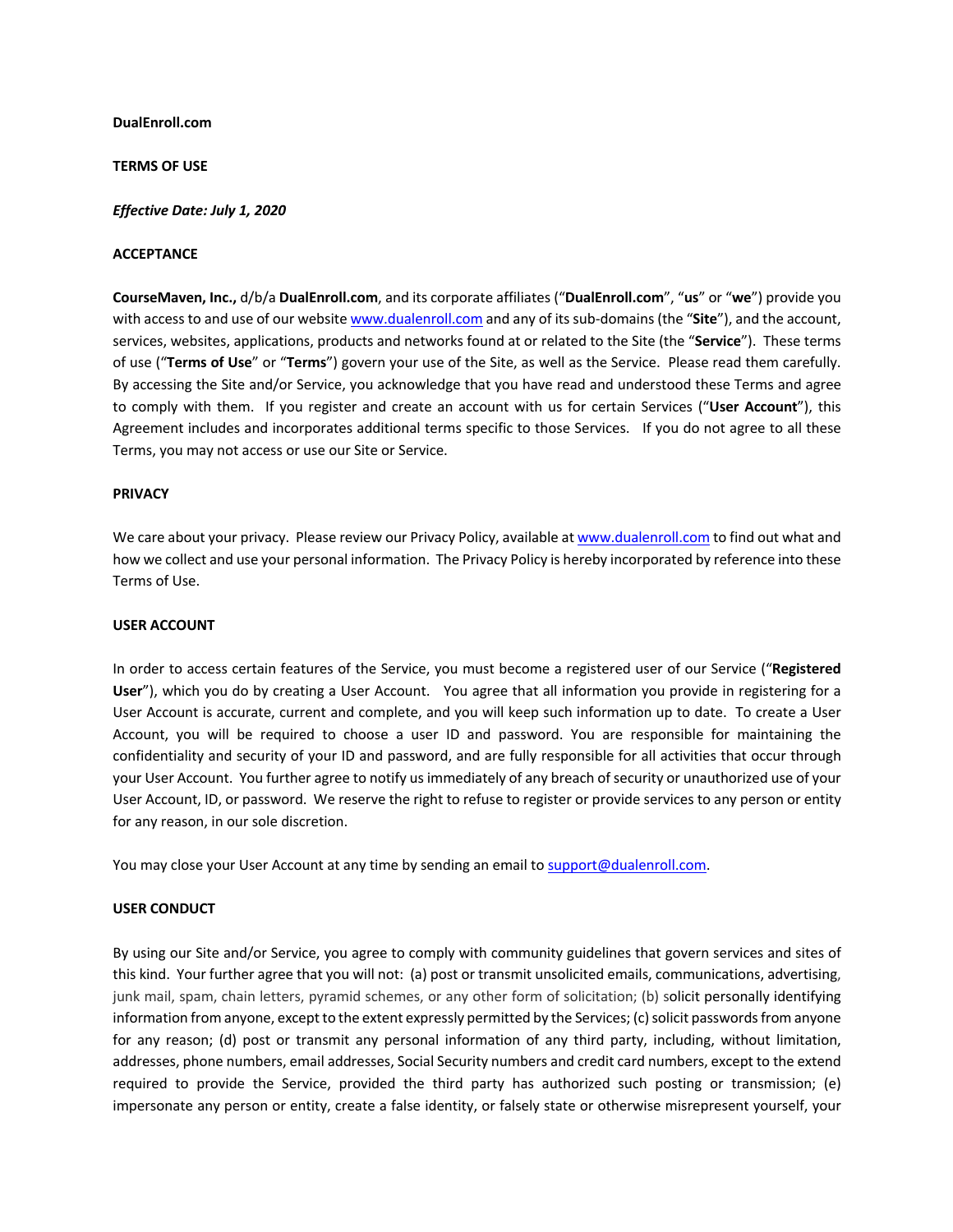age or your affiliation with any person or entity; (f) register a User Account on behalf of an individual other than yourself, or, exempt to the extent expressly authorized by the Service, register a User Account on behalf of any group or entity; (g) upload, post, transmit, share, or store any material that contains software viruses or any other computer code, files or programs designed to interrupt, destroy or limit the functionality of any computer software or hardware or telecommunications equipment or use the Site or Service in any other manner that could damage, disable, over burden or impair the Site; (h) forge headers or otherwise manipulate identifiers in order to disguise the origin of any content transmitted through the Service or posted to the Site; (i) use automated scripts to collect information from or otherwise interact with the Service or the Site or harvest or collect email addresses or other contact information of other users from the Service or the Site by electronic or any other means; (j) use the Service or Site in any unlawful manner or upload, post, transmit, share, or store any content that would constitute, encourage or provide instructions for a criminal offense, violate the rights of any party, or that would otherwise create liability or violate any local, state, national or international law; (k) intimidate, "stalk" or harass another; or (l) upload, post, transmit, share, or store any content that, in our sole judgment, may be harmful, threatening, unlawful, defamatory, infringing, abusive, inflammatory, vulgar, obscene, racist, fraudulent, invasive of privacy or publicity rights, hateful, or racially, ethnically or otherwise objectionable.

### **USER CONTENT**

When using our Service, you may upload, post, create, transmit, or share content or data not otherwise prohibited by these Terms ("**User Content**"). You are solely responsible for your User Content, and represent and warrant that by submitting your User Content you will not be infringing on any other person's copyright, trademark, trade secret or other proprietary or intellectual property rights, including privacy and publicity rights. You further agree not to post, transmit, or share any content on the Site or Service that would infringe or violate the rights of third-parties. You acknowledge and warrant that any Third Party Content and Third Party Sites (as those terms are defined below), or links thereto or therefrom, which you post on the Site is subject to, and will fully comply with, our Terms of Use. In addition, you understand and agree that we may, but are not obligated to, review the Site and your User Content, including pre-screening, and may delete or remove (without notice) any User Content for any reason, including, without limitation, if we believe, in our sole discretion, it violates these Terms of Use, might be offensive or illegal, or could violate the rights, harm, or threaten the safety of users or others. You are solely responsible, at your own cost and expense, for creating backup copies and replacing any User Content you post or store on the Site or provide to us.

You shall retain all ownership rights in and to your User Content. Notwithstanding the foregoing, when you post User Content to the Site, you authorize and direct us to make such copies thereof as we deem necessary in order to facilitate the posting and storage of the User Content on the Site. By posting User Content to any part of the Site, you automatically grant, and represent and warrant that you have the right to grant, to DualEnroll.com a worldwide, non-exclusive, royalty-free, sub-licenseable, transferable, perpetual and non-revocable license to use, reproduce, distribute, prepare derivative works of, and display the User Content in connection with the Site and Service, including without limitation for promoting and redistributing part or all of the Site (and derivative works thereof) in any media formats and through any media channels, in each case subject to our Privacy Policy.

You also hereby grant each other user a non-exclusive license to access your User Content through the Site or Service, and to use, reproduce, distribute, and display such User Content, as permitted through the functionality of the Site and in accordance with the Terms of Use and our Privacy Policy. You may remove your User Content from the Site at any time, but you understand that DualEnroll.com may retain, and continue to display or distribute copies of such User Content.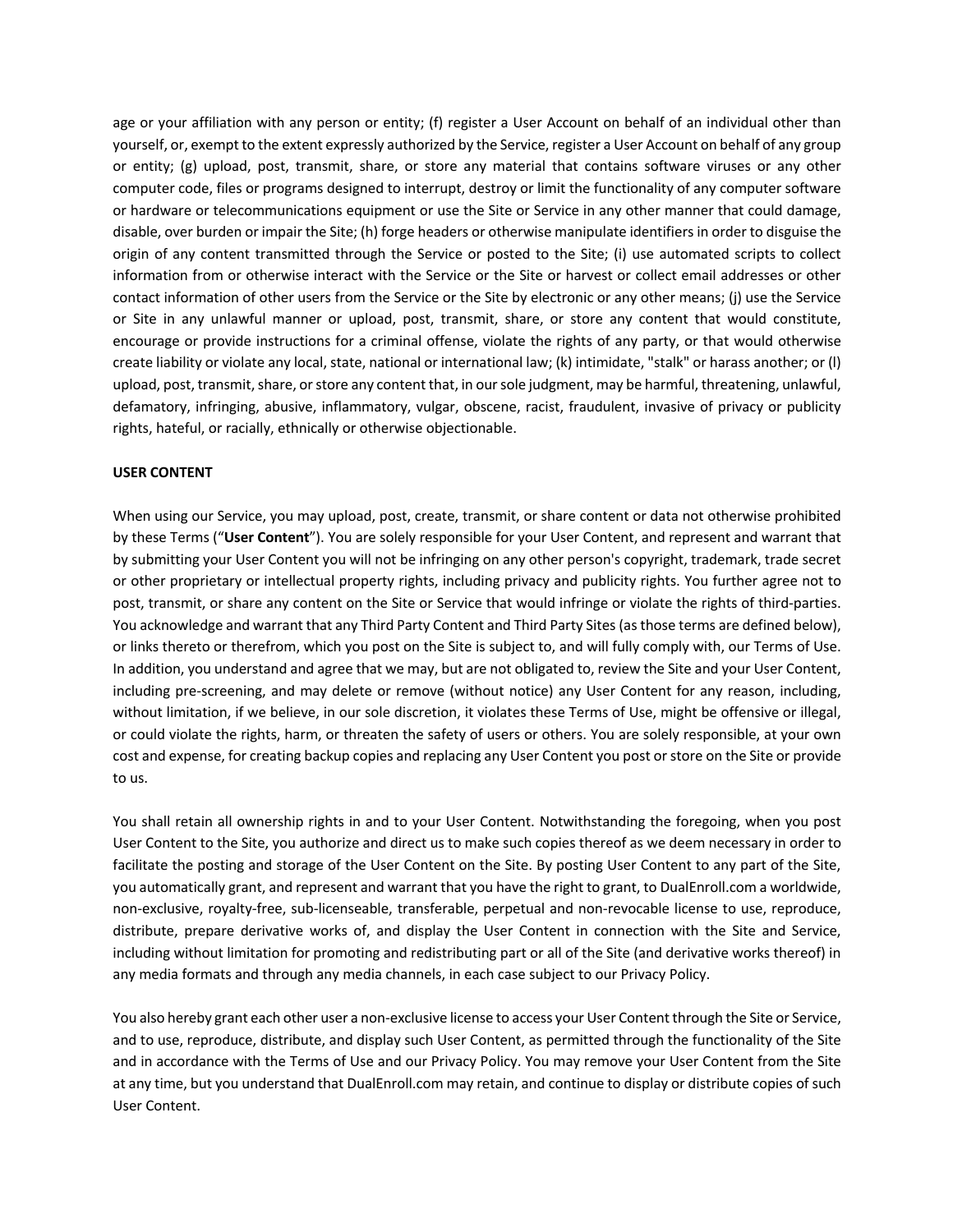### **THIRD PARTY CONTENT/SITES**

The Site may include Third-Party Content, or links to it, and/or links to Third Party Sites. "**Third Party Content**" means content belonging to, or originating from, third parties and "**Third Party Sites**" means third party websites that are not owned or controlled by DualEnroll.com. All Third-Party Content made available to you on the Site is provided "as is", and solely for your information and personal, non-commercial use.

Some of the services or functionality on the Site may be provided by third parties on Third Party Sites. To access such services or functionality you may be required to register on the Third Party Site. Such registration, if any, is separate from any registration on the Site, and will be governed by the terms of the Third Party Site, including privacy and data gathering policies.

You acknowledge that DualEnroll.com makes no representations and warranties concerning, and, does not guarantee the accuracy, integrity or quality of any Third-Party Content or your or other's User Content. DualEnroll.com expressly disclaims any and all liability in connection with User Content and Third-Party Content. You must evaluate, and bear all risks associated with, the use of any User Content and Third Party Content, including any reliance on its accuracy, completeness, or usefulness. You further acknowledge and agree that DualEnroll.com has no liability for the services or functionality provided on any Third Party Sites, including without limitation the security of payment or other transactions, notwithstanding that, in some instances, such Third Party Sites may incorporate DualEnroll.com trademarks, logos or other identifying materials. You further acknowledge and agree that DualEnroll.com has no control over, and assumes no responsibility for, the content, privacy policies, practices, products or services of any Third Party Sites, including Third Party Content contained on such Third Party Sites.

### **LIMITED LICENSE**

Except for User Content and Third-Party Content, all content on the Site and available through the Service, including but not limited to designs, text, graphics, pictures, video, information, applications, software, music, sound, video and other files, and their selection and arrangement together with the trademarks, service marks and logos contained therein (the "**Site Content**"), is owned by or licensed to DualEnroll.com, with all rights reserved, and is subject to and protected by copyright and other intellectual property rights under law. The Site Content is provided to you "asis" for your information and personal, non-commercial use only. No Site Content may be modified, copied, distributed, framed, reproduced, republished, downloaded, displayed, posted, transmitted, or sold in any form or by any means, in whole or in part, without DualEnroll.com's prior written permission, in each instance, or in connection with the functionality provided by DualEnroll.com on the Site. To the extent DualEnroll.com has such rights in the Site Content, you are granted a limited, revocable, nontransferable license to access and use the Site and the Site Content and to download or print a copy of any portion of the Site Content (excluding any software code) to which you have properly gained access solely for your information and personal, non-commercial use, provided that you keep all copyright or other proprietary notices intact. The aforementioned license does not include the use of any data mining, robots or similar data gathering or extraction methods and is revocable by DualEnroll.com at any time, without notice, and with or without cause.

Any use of the Site or the Site Content other than as specifically authorized herein, without the prior written permission of DualEnroll.com, is strictly prohibited and will terminate the rights and licenses granted herein. Such unauthorized use may also violate applicable laws including, without limitation, copyright and trademark laws and applicable communications regulations and statutes. Unless explicitly stated herein, nothing in the Terms of Use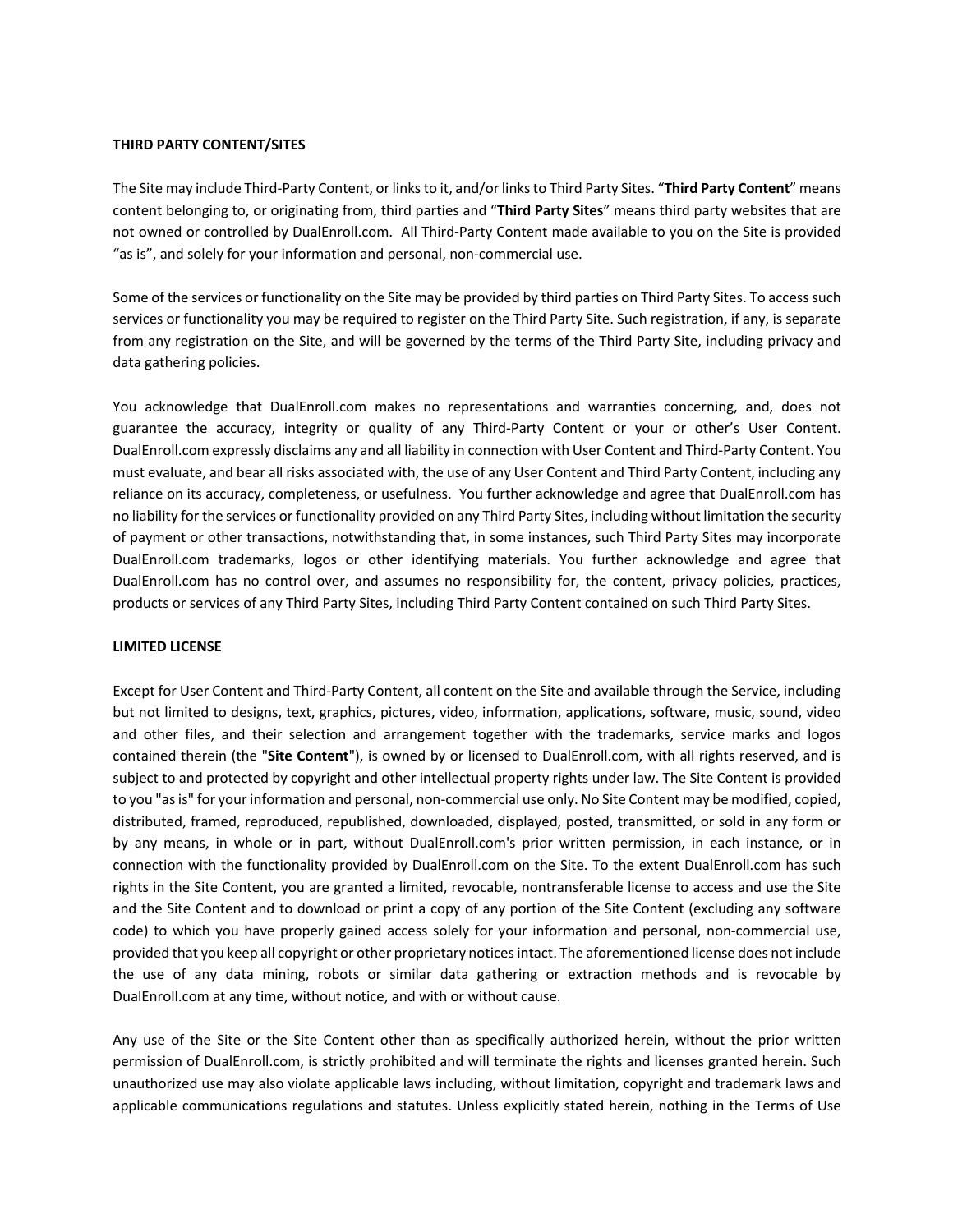shall be construed as conferring any license to intellectual property rights, whether by estoppel, implication or otherwise.

#### **MOBILE SERVICES**

DualEnroll.com may offer services that are available via your mobile phone, including without limitation the ability to upload content to the Site, blog post, and send and receive messages, instant messages, location information, data transactions and other types of communications that may be developed for the Site (collectively "**Mobile Services**"). Your mobile carrier's normal messaging, data and other rates and fees may apply when using the Mobile Services. In addition, downloading, installing, or using certain Mobile Services may be prohibited or restricted by your mobile carrier, and not all Mobile Services may work with all mobile carriers or devices. By providing your cell number upon registering or by using any Mobile Services, you agree that we may communicate with you regarding DualEnroll.com, the Service and the Site and other entities, by SMS, MMS, text message, push message or other electronic means to your mobile device and that certain information about your usage of the Mobile Services may be communicated to us.

#### **TRADEMARKS**

CourseMaven, DualEnroll, DualEnroll.com, and other DualEnroll.com graphics, logos, designs, page headers, button icons, scripts and service names are either registered trademarks, trademarks or trade dress of DualEnroll.com in the U.S. and/or other countries. DualEnroll.com's trademarks and trade dress may not be used, including as part of trademarks and/or as part of domain names, in connection with any product or service in any manner that is likely to cause confusion and may not be copied, imitated, or used, in whole or in part, without the prior written permission of DualEnroll.com. Accordingly, nothing on this Site should be construed as granting, by implication or otherwise, any license or right to use any of trademarks and service marks displayed on this Site, without DualEnroll.com's prior written permission in each instance.

#### **COPYRIGHT**

DualEnroll.com respects the intellectual property of others, and we ask our Users to do the same. It is our policy to respond to clear notices of alleged copyright infringement, in accordance with the Digital Millennium Copyright Act ("**DMCA**") and other applicable law. In DualEnroll.com's sole discretion, DualEnroll.com may remove content that may be infringing on another person's intellectual property rights with or without notice to the potential infringer. If we remove or disable access in response to such a notice, we will make a good-faith attempt to contact the owner or administrator of the affected site or content so that they may make a counter-notification, but we are not liable for any failure to make such contact.

If you believe that your work has been copied in a way that constitutes copyright infringement, or that your intellectual property rights have been otherwise violated, please file a written notice of infringement with DualEnroll.com's copyright agent containing the information specified below: (a) an electronic or physical signature of the person authorized to act on behalf of the owner of the copyright or other intellectual property interest; (b) a description of the copyrighted work or other intellectual property that you claim has been infringed; (c) a description of where the material that you claim is infringing is located on the Site, with enough detail that we may find it on the Site; (d) your physical address, telephone number, and email address; (e) a statement by you that you have a good faith belief that the disputed use is not authorized by the copyright or intellectual property owner, its agent, or the law; and (f) a statement by you affirming that the information provided in your notice is accurate and that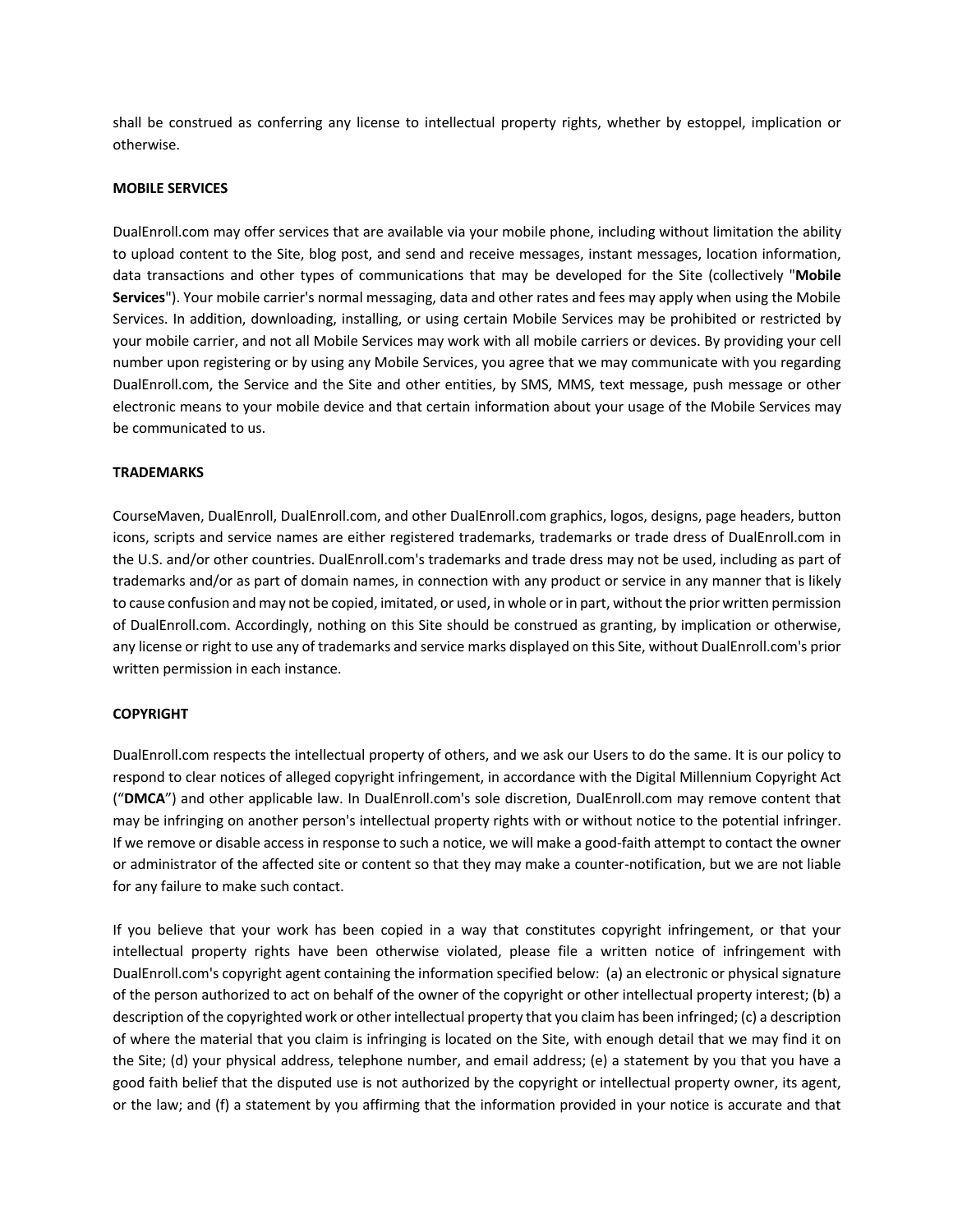you are the copyright or intellectual property owner or authorized to act on the copyright or intellectual property owner's behalf.

To notify DualEnroll.com of claims of copyright or other intellectual property infringement, write us at: Copyright Agent, c/o CourseMaven, 43498 Butler Place, Leesburg, VA 20176. You may also send an email to us at legal@coursemaven.com.

You acknowledge that if you fail to comply with all of the requirements of this section your notice may be invalid. Please also note that you may be liable for damages (including costs and attorneys' fees) if you misrepresent that a product or activity is infringing your copyrights.

### **COPYRIGHT - COUNTER-NOTICE**

If you believe the User Content that was removed (or to which access was disabled) is not infringing, or that you have the authorization from the copyright owner, the copyright owner's agent, or pursuant to the law, to post and use such content, you may submit a counter-notice to the address listed above containing the following information: (a) your physical or electronic signature; (b) identification of the User Content that has been removed or to which access has been disabled and the location at which the User Content appeared before it was removed or disabled; (c) a statement that you have a good faith belief that the content was removed or disabled as a result of mistake or a misidentification of the User Content; (d) your name, physical address, telephone number, and email address; and (e) a statement that you consent to the jurisdiction of the federal and state courts in Loudoun County, in the Commonwealth of Virginia, and a statement that you will accept service of process from the person who provided notification of the alleged infringement.

After we receive your counter-notice, we will forward it to the party who submitted the original claim of copyright infringement. Please note that when we forward the counter-notice, it includes your personal information. By submitting a counter-notice, you consent to having your information revealed in this way. We will not forward the counter-notice to any party other than the original claimant, unless required to do so by law. After we send the counter-notice, the claimant must then notify us within (ten) 10 days that he or she has filed an action seeking a court order to restrain you from engaging in infringing activity relating to User Content. If we receive such notification we will not restore the material. If we do not receive such notification, we may reinstate the material, but are under no obligation to do so.

Please note any person who knowingly materially misrepresents that material or activity was removed or disabled by mistake or misidentification may be subject to liability.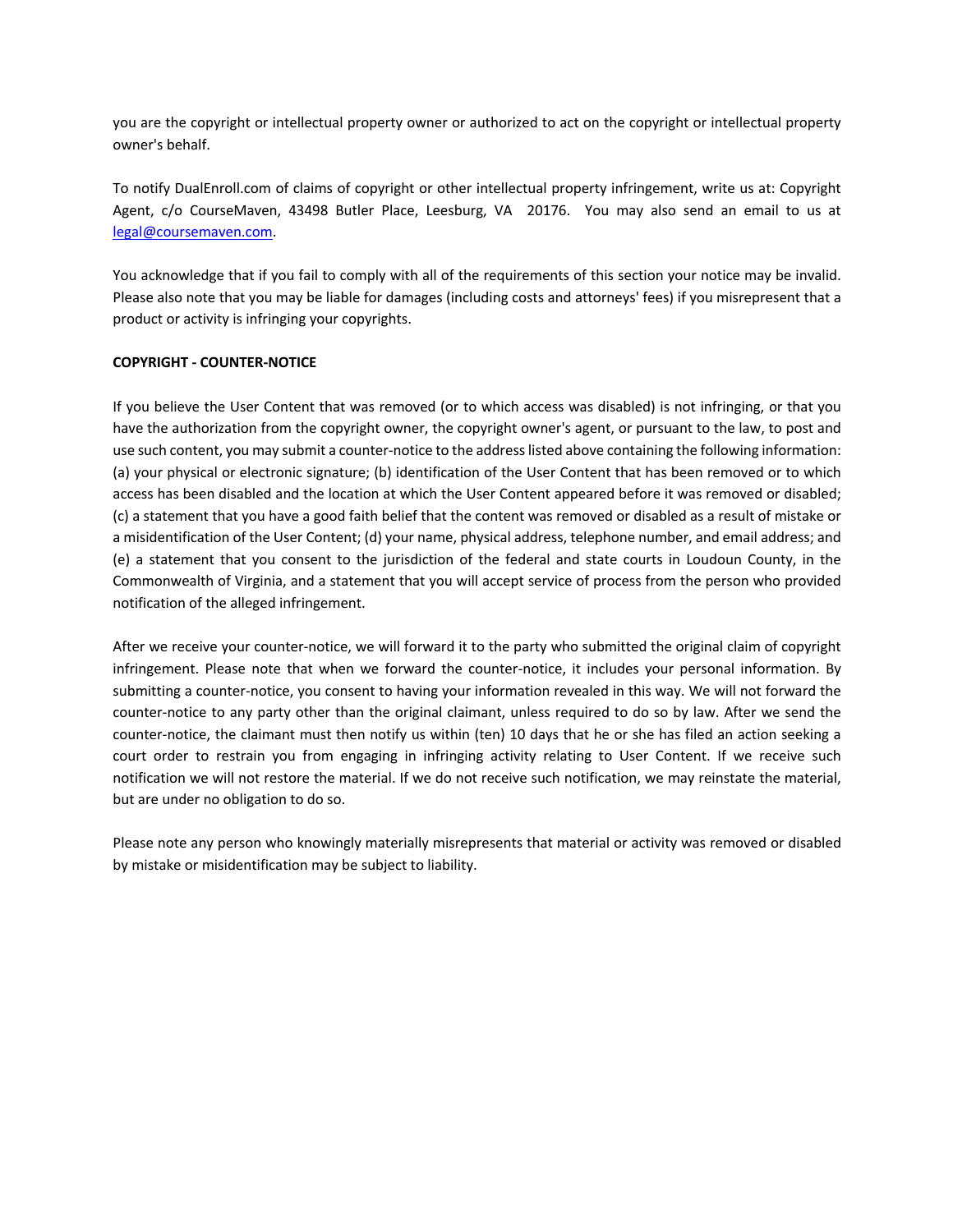### **SUBMISSIONS**

You acknowledge and agree that any questions, comments, suggestions, ideas, feedback or other information about the Site or the Service ("**Submissions**"), provided by you to DualEnroll.com are not confidential and shall become the sole property of DualEnroll.com. DualEnroll.com shall own exclusive rights, including all intellectual property rights, and shall be entitled to the unrestricted use and dissemination of these Submissions for any purpose, commercial or otherwise, without acknowledgment or compensation to you.

#### **CHILDREN**

Any use of or access to the Site or Service by anyone under the age of 13 is not permitted and violates our Terms of Use. By using or accessing our Site or Service, you represent and warrant that you are 13 years of age or older and fully able to enter into and abide by all of our Terms. We may terminate your User Account and delete any profiles, content or data you may have created or provided if we believe, in our sole discretion, that you are less than 13 years old.

#### **GENERAL PRACTICES**

DualEnroll.com reserves the right at any time and from time to time to modify or discontinue, temporarily or permanently, the Site and/or Service (or any part thereof) with or without notice. DualEnroll.com may establish general practices and limits concerning use of the Site and/or Service, including without limitation the maximum number of days that postings or other uploaded User Content will be retained, the maximum disk space that will be allotted on DualEnroll.com's servers on your behalf, and the maximum number of times (and the maximum duration for which) you may access the Site and/or Service in a given period of time. DualEnroll.com has no responsibility or liability for the deletion or failure to store any communications or other content maintained or transmitted by the Service. You understand that the technical processing and transmission of the Service, including your User Content, may involve: (a) transmissions over various networks; or (b) changes to conform and adapt to technical requirements of connecting networks or devices.

DualEnroll.com reserves the right to log off accounts that are inactive for an extended period of time. You agree that DualEnroll.com shall not be liable to you or to any third party for any modification, suspension or discontinuance of the Site and/or Service. You further acknowledge that DualEnroll.com reserves the right to modify these general practices and limits from time to time.

You acknowledge, consent and agree that DualEnroll.com may access, preserve and disclose your User Account information and User Content if required to do so by law or in a good faith belief that such access, preservation or disclosure is reasonably necessary to: (a) comply with legal process; (b) enforce the Terms of Use; (c) respond to claims that any content violates the rights of third parties; (d) respond to your requests for customer service; (e) effectively provide the Service to you; and (f) protect the rights, property or personal safety of DualEnroll.com, its users and the public.

DualEnroll.com may terminate your User Account, delete your profile and any User Content or information that you have posted on the Site or through the Service and/or prohibit you from using or accessing the Service or the Site, or any portion thereof, for any reason, or no reason, at any time in its sole discretion, with or without notice, including without limitation in the event DualEnroll.com has determined you are an offender of any of these Terms of Use.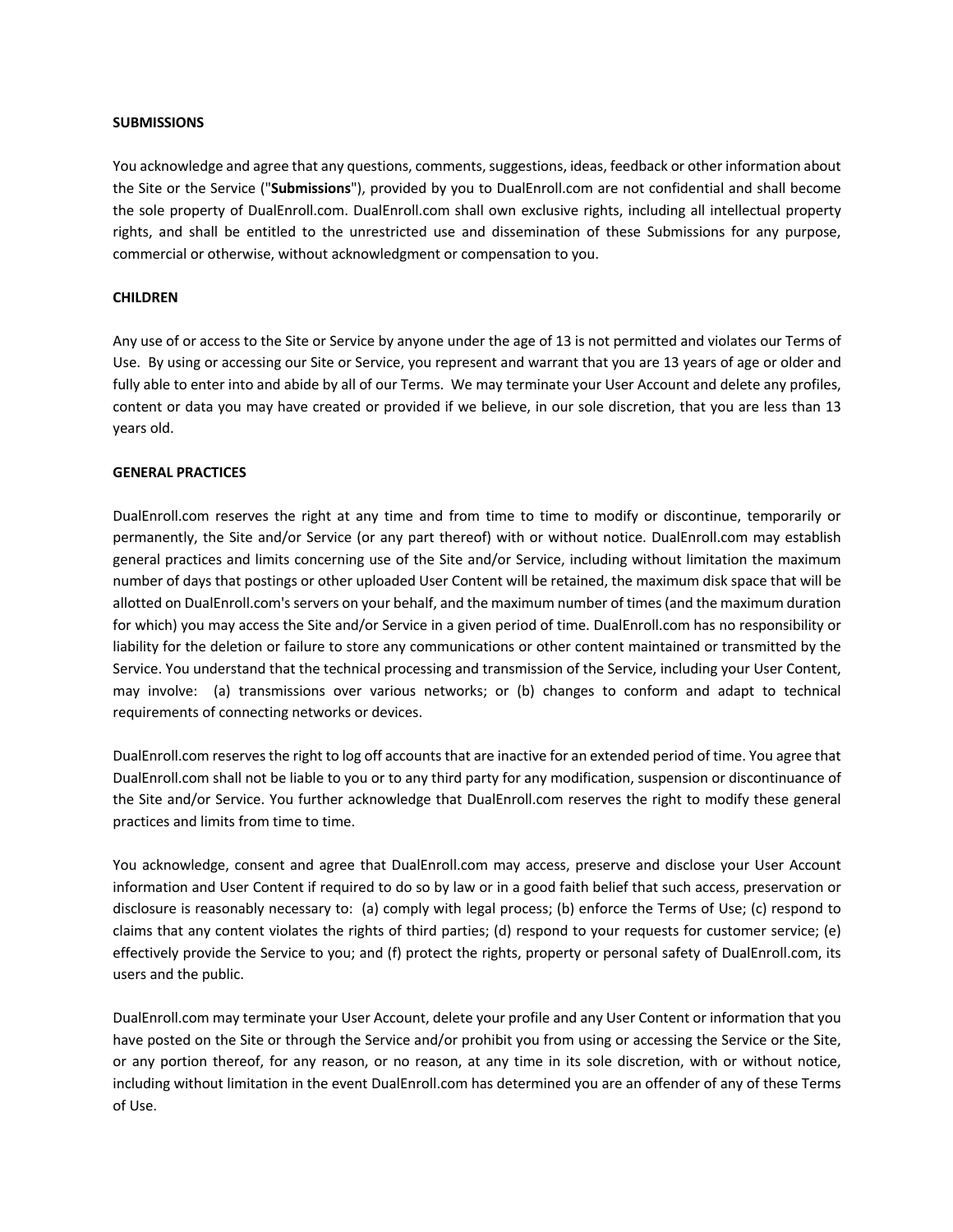## **DISCLAIMERS**

You acknowledge that DualEnroll.com has no control over, and no duty to take any action regarding: (a) users who gain access to the Site or use the Services; (b) effects the content on the Site may have on you; (c) your interpretation or use of the content; (d) actions you may take as a result of having been exposed to the content; or (e) your admission to any university or college or your satisfaction with any admission choice you make or any other action you take or do not take as a result of the information we provide you on the Site or through the Services.

The Site or Services may contain, or direct you to sites containing, information that some people may find offensive or inappropriate. DualEnroll.com makes no representations concerning, and DualEnroll.com will not be responsible or liable for the accuracy, copyright compliance, legality or decency of material contained in or accessed through the Site or the Services. You release DualEnroll.com from all liability for you having acquired or not acquired content through the Site or the Services.

None of DualEnroll.com, its affiliates, subsidiaries or its or their officers, directors, employees or agents (collectively the "**DualEnroll.com Parties**") guarantees or represents the accuracy, completeness, timeliness, reliability, suitability or usefulness of any portion of the site, including any content contained in or accessed through the site or service. None of the DualEnroll.com Parties warrants that this site or the service will be uninterrupted or error free, that any specific information that is requested will be provided or that this site or its server are or will be free of computer viruses or other harmful elements. You expressly agree that the entire risk as to the quality and performance of this site and the accuracy, timeliness or completeness of the content or services is assumed solely by you. The service, content, and site are provided on an "as is" basis, without warranties of any kind, either express or implied, including, without limitation, implied warranties of merchantability, fitness for a particular purpose or non-infringement. Some states do not allow limitations on how long an implied warranty lasts, so the above limitations may not apply to you.

#### **INDEMNITY**

You agree to indemnify and hold all of the DualEnroll.com Parties harmless from and against any and all losses, liabilities, claims, demands, damages, costs and expenses, including reasonable attorney's fees, arising out of or in connection with any User Content, any Third Party Content you post or link to or any Third Party Sites you link to on the Site, your conduct in connection with the Service or the Site or with other Users of the Service or the Site, or any violation of the Terms of Use or of any law or the rights of any third party.

#### **LIMITATION OF LIABILITY**

In no event will any of the DualEnroll.com Parties be liable to you or any third person for any indirect, consequential, exemplary, incidental, special or punitive damages, including for any lost profits or lost data arising from your use of the site or the service, or any of the site content, third-party content or other materials on, accessed through or downloaded from the site, even if DualEnroll.com is aware or has been advised of the possibility of such damages. Notwithstanding anything to the contrary contained herein, DualEnroll.com's entire cumulative liability to you for any cause whatsoever, and regardless of the form of the action, will at all times be limited to the amount paid, if any, by you to DualEnroll.com for the service during the term, but in no case will DualEnroll.com's liability to you exceed US\$100. You acknowledge that if no fees are paid to DualEnroll.com for the service, you shall be limited to injunctive relief only, unless otherwise permitted by law, and shall not be entitled to damages of any kind from DualEnroll.com, regardless of the cause of action. Because some jurisdictions do not allow the exclusion or limitation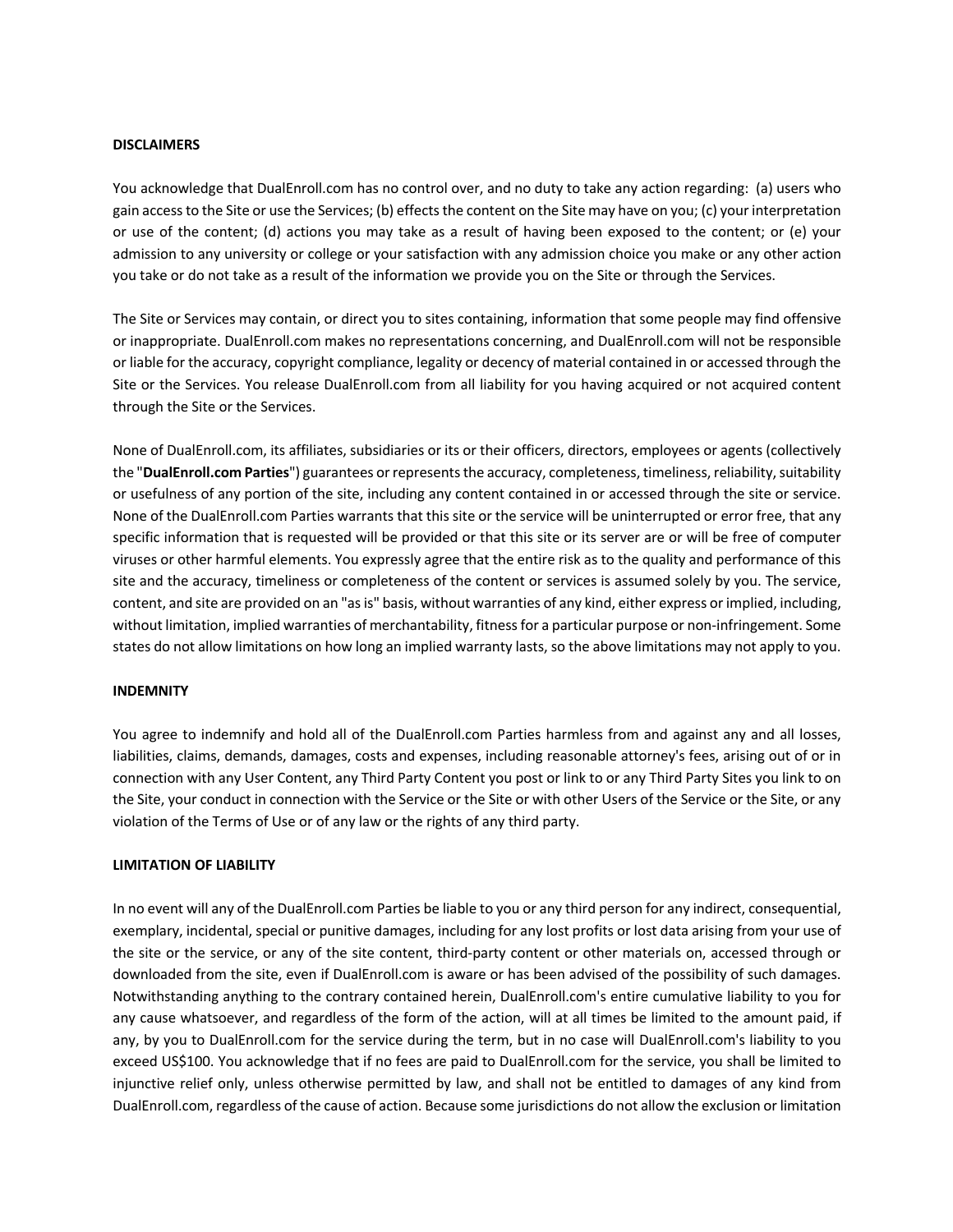of liability for negligence, consequential, incidental or other damages, in such jurisdictions the DualEnroll.com Parties' liability is limited to the greatest extent permitted by law. Your sole remedy for dissatisfaction with this site is to stop using this site. Certain state laws do not allow limitations on implied warranties or the exclusion or limitation of certain damages. If these laws apply to you, some or all of the above disclaimers, exclusions or limitations may not apply to you, and you may have additional rights.

# **DISPUTE RESOLUTION/GOVERNING LAW**

For any dispute you have with DualEnroll.com, you agree to first contact us at legal@coursemaven.com and attempt to resolve the dispute with us informally. In the event that DualEnroll.com has not been able to resolve your dispute, we each agree to resolve any claim, dispute, or controversy arising out of or in connection with or relating to these Terms of Use, or the breach or alleged breach thereof (collectively, "**Claims**"), by binding arbitration by the American Arbitration Association ("**AAA**") under the Commercial Arbitration Rules and Supplementary Procedures for Consumer Related Disputes then in effect for the AAA. The arbitration shall take place in Leesburg, Virginia. By visiting or using the Site and/or the Service, you agree that the laws of the Commonwealth of Virginia, without regard to principles of conflict of laws, will govern the Terms of Use and any dispute of any sort that might arise between us. The application of the United Nations Convention on Contracts for the International Sale of Goods is expressly excluded.

Nothing in this Section shall prevent either party from seeking injunctive or other equitable relief from the courts for matters related to data security, intellectual property or unauthorized access to the Site or Service. For any such actions, we each agree to submit to the personal jurisdiction of the state and federal courts located in Loudoun County, Virginia, and waive any and all defenses of lack of personal jurisdiction and forum non conveniens. We each agree to waive any and all rights we may have to trial by jury.

# **GOVERNMENT USE**

If the Service is being acquired on behalf of the United States Government ("**USG**"), then the following provision applies: This is commercial computer software. If acquired by or on behalf of an agency, department, or other entity of the USG, the use, duplication, reproduction, release, modification, disclosure, or transfer of this software, and any related documentation of any kind, including technical data or manuals no matter how received by the USG, is restricted by the terms and conditions of a license agreement in accordance with Federal Acquisition Regulation 12.212 for civilian agencies, and Defense Federal Acquisition Regulation Supplement 227.7202 for military agencies. All other use is prohibited.

# **EXPORT CONTROL**

Any software or technology obtained from DualEnroll.com through the Service originates in the United States, and is subject to United States export laws and regulations. Such software and technology may not be exported or reexported to certain countries or those persons or entities prohibited from receiving exports from the United States. In addition, software and technology obtained from us may be subject to the import and export laws of other countries. It is your responsibility to comply with all U.S. and foreign export and import laws and regulations.